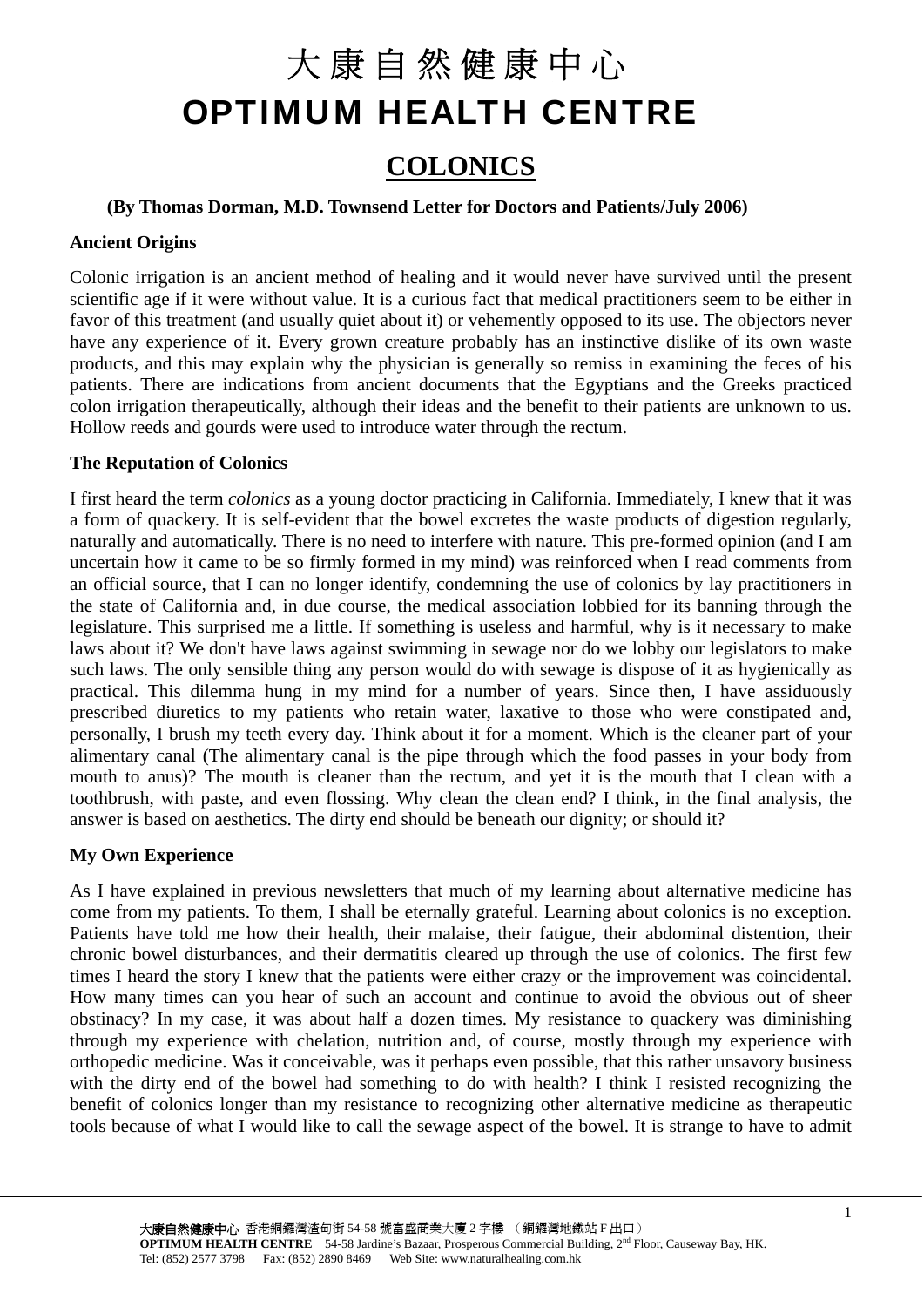that the conversion and the prejudice occurred when I read a non-medical book, *Erewhon,* by Samuel Butler (1898), describes a topsy-turvy world where people are ashamed to eat, and do so in privacy, while they deal with and discuss their financial matters in public - the exact opposite of our own habits. Even Samuel Butler did not deal with the sewage aspects, but he did point out that the habits we have are not always quite logical. Once one overcomes the sewage aspect, or what I should really call the sewage prejudice, it actually is rather obvious that just as we clean our skin in bathing, our teeth with brushing, our nails with clipping, our hair with shampooing and combing, it is perfectly logical to clean our colon with irrigation. One might argue that it is not natural in some Wordsworthian or mystical primitive sense, but the same can be said for bathing with soap or using a toothbrush. Having dispensed, therefore, with the prejudicial aspects of this issue, we now need to ask more seriously what do colonics do, when it should be used, what evidence exists, if any, that it is effective, and if there is a benefit from colonics, how might it be useful? Dentists will tell us that keeping the teeth clean protects the hygiene of the mouth and reduces the incidence of cavities. I think they are probably right. I do know that in people with certain illnesses, enhancing excretion of water and electrolytes through the kidneys can improve their health. The most important example of that is when dealing with fluid accumulation, anasarca or edema, for instance in heart failure. It is also quite obvious that if a person is unable to move his bowels, flushing the inspissated (dry and hardened) contents can open the passage so, here, we have a clear indication. If the person's bowels are blocked due to dried up feces, flushing them out will obviously restore the ability of the bowels to move; and, it goes without saying that without bowel movements, obstruction and illness will ensue.

### **Subtle Conditions**

There are many cases where alternative medicine looks at mild degrees of conditions generally accepted in medicine and enhances the public health through catering to them - what in a sophisticated way one might call a forme fruste of an illness. Is constipation good for you? Well, obviously not. How often should the bowels move? In medical school I was taught that there is no rule on this matter. If the bowels move once a week, that is sufficient for some and normal. On the contrary, two bowel movements a day might be normal for others. I now know better. Most people are better off if their bowels move two to three times a day. How do I know? Having developed an interest in nutrition and the function of the bowel, I have developed the habit of asking my patients about the frequency of their bowel movements and can assure the reader that, in general, those whose bowels move two to three times a day fare better in their health and nutrition than those who are more constipated. I do admit, however, that there is no absolutely hard rule on the matter. I would like to discuss some theoretical considerations regarding the benefits of colonics in certain situations.

#### **Effluent Enhancement**

Which organ of our bodies is most responsible for waste disposal? It goes without saying that it is the bowel. Yes, in some ways, waste products are excreted by the lungs (carbon dioxide), by the skin, (scaling, sweat), and the kidneys (water and chemicals). The vast majority of waste products of life, however, are passed through the bowel. Some of this waste product is what I call pass through. Frankly, however, the majority of what appears in your stool is excreted, or altered, and therefore not simply a passive pass-through product. Nonetheless, for the purpose of the pass-through products, we can reasonably think of the bowel as a pipe.

#### **The Bowel as an Excretory Organ**

The large bowel itself serves to concentrate the contents passed into it from the small intestine, through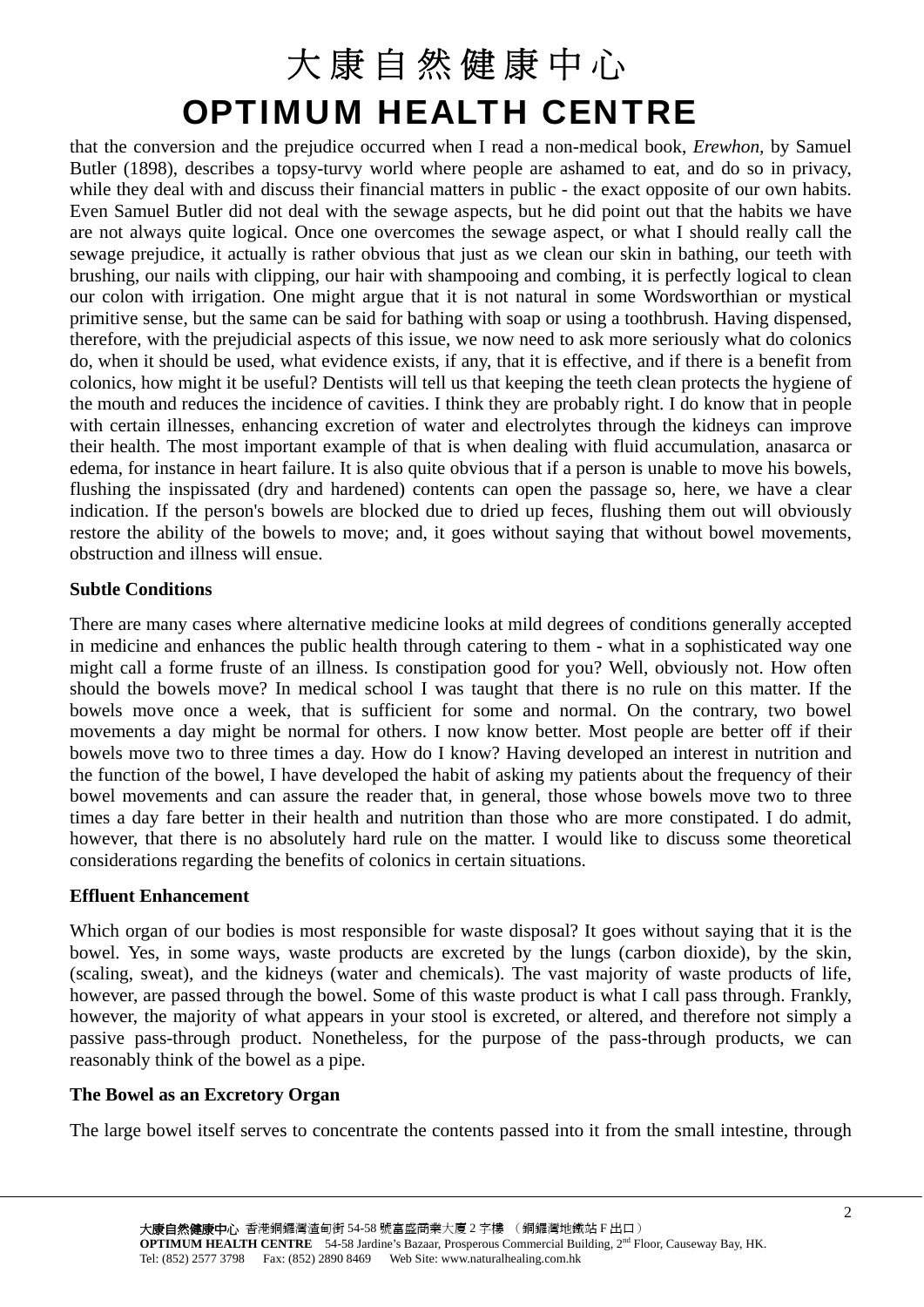the resorption of water into the circulation. Bacterial fermentation occurs in the colon. Several products of fermentation, some of which are only slightly understood, probably serve as useful nutrients when reabsorbed. I phrased this concept in a negative way because it is clear to me that, even in these days of know-all science, a great deal of information is lacking regarding the details of this process. We do, however, know from respectable physiological studies, that many products are excreted into the lumen of the intestines and reabsorbed from that place to circulate back-and-forth, usually through the liver via the venous blood system from the intestines to the liver, called the portal circulation. This enterohepatic circulation, as it is called, plays a very important role in balancing products between the bowel and the liver. An excess of these products in the bowel (for instance, bile salts) can provoke diarrhea. On the other hand, failure of adequate excretion can lead to the retention of toxicants which, in turn, are dammed back into the circulation and can be associated with disease. In this context, we often speak of liver or hepatic failure. We should remember that the liver is the major detoxifying biochemical factory in our bodies and that its waste products are passed through the bile passages (and sometimes with temporary storage in the gallbladder) into the duodenum, then into the small intestine and colon. You can now see how an inherent relationship exists between the excretory function of the bowel in general, including the colon, and the biochemical excretory factory, the liver. It is not at all surprising, therefore, that by enhancing excretion through the bowel, we can indirectly enhance excretion by the liver, the main detoxifying factory of the body. On thinking this over, these observations make such plain common sense, based on simple knowledge of anatomy and physiology of the gastrointestinal and hepatic tracts, that, in retrospect, I am amazed at my own stupidity for not working these things out for myself many years ago. It was a salutary experience to read references about this in some books lent to me by a colon therapist friend, Dirk Yow, CCT, GOK, and see that these ideas are by no means new. We might next ask how colonic therapy increases the excretion of waste products through the pipe we call our colon.

### **Increase in Peristalsis**

We know that a lot of movement in the pipe of the body occurs through peristalsis. The action of the heart muscle is one such example, although, of course, the blood does not go backwards into the chambers because of the valves' action. These valves are flaps of fibrous tissue that come together and stop return flow. Valves are present in the veins, as well, directing the blood in the appropriate direction. The lymphatic system has valves, and the term valves is also used in reference to the pipe we call our gastrointestinal tract, or gut. Muscles contract in a rhythmic manner, causing a wave of contraction down the pipe. This is seen be on inspecting the movements of the esophagus and the small intestine. Yet because these organs do not have one-way valves, like those in the heart, fluid can travel back-and-forth in spite of these peristaltic waves. Indeed, the digestive processes in the gut are dependent on slushing the fluid, the digestive juices, mixing them and churning them, and therefore this peristaltic phenomenon is not exclusively unidirectional. Peristalsis as such, however, is not a prime feature of the large bowel. Here we speak of contractions of the whole organ, or at least sections of it, particularly contractions of the longitudinal fibers, and large quantities of contents are propelled forward, and occasionally backward, through what is called mass action.

Most people are familiar with the phenomenon that the urge to move their bowels occurs sometimes after a meal, typically breakfast, and very often after ingesting a stimulant such as coffee. This is an example of a generalized contraction of the organ (the colon) that propels the contents into the vestibule where it is held temporarily before evacuation. The contents of the small intestine pass through the sphincter which separates it from the first part of the colon, called the *cecum* (on the left side of the abdomen), and the circular muscle at the lower end of the terminal ilium, the small bowel, is indeed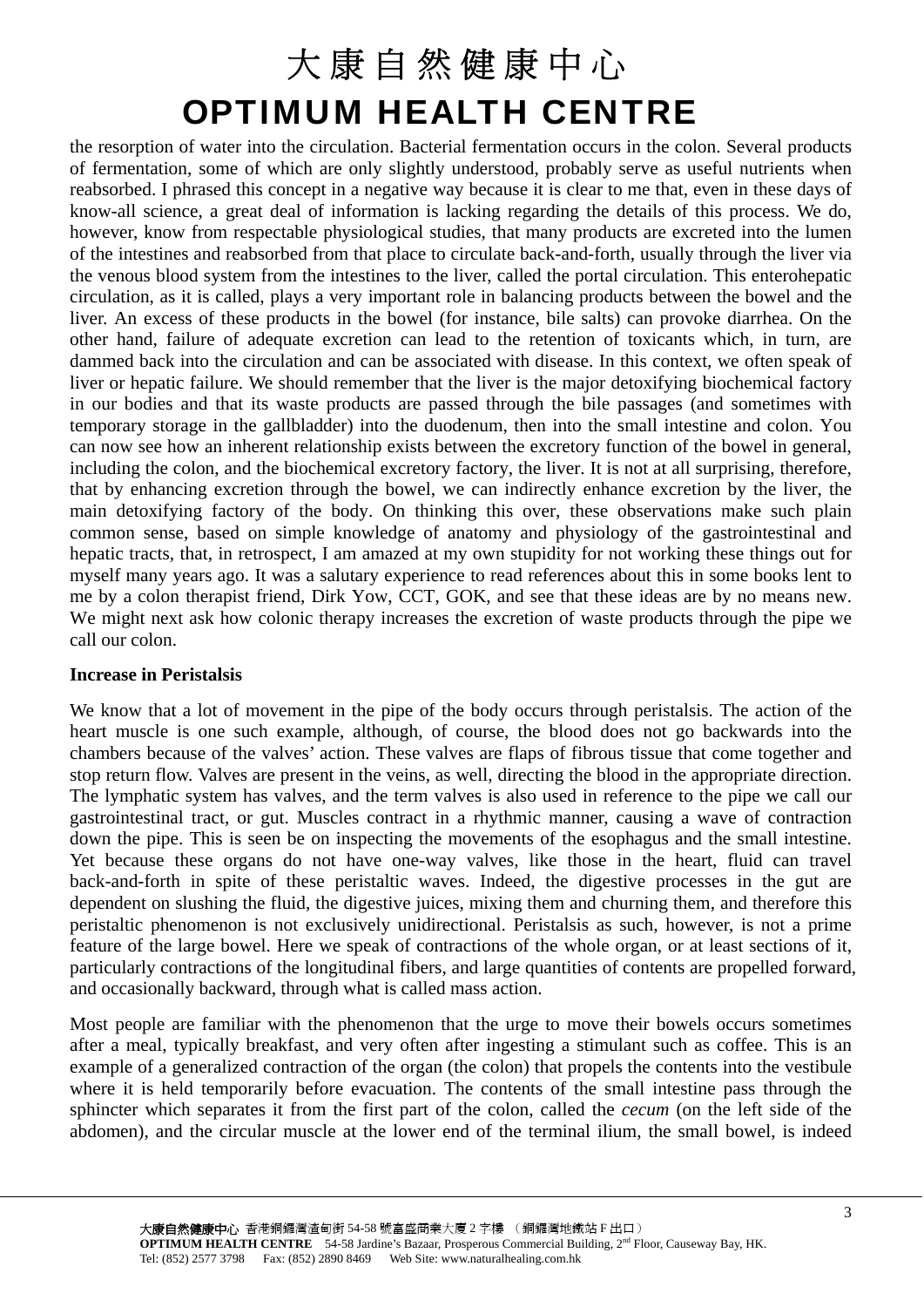mostly contracted or closed. The liquid contents of the small intestine are squirted in small quantities, following peristaltic activity, into the cecum. The cecum itself serves predominantly as a reservoir, the site where the dehydrating process begins and the site where bacterial fermentation begins and occurs predominantly. The cecum is, to a certain extent, a dead end, and its appendage, the appendix, is a complete dead end. It is in the appendix, of course, that chronic inflammation and infection occurs most frequently - hence the disease of appendicitis.

It is interesting that there are accounts of instances in which casts of a colon's lining are reputed to be excreted en masse. Almost certainly, these instances represent mostly a combination of shed lining from the cecum with contents that had become inspissated and adherent to the lining of the cecum - the continuous flow of contents from the small intestine into the bowel beyond the cecum, passing through these concretions. There are multiple, though infrequent, accounts of people passing contents from their bowels that are recognized to have been ingested a long time earlier. These concretions likely have been held in the periphery of the cecum, while the otherwise continuous flow of contents passes through the center of the cecum into the ascending colon. It is also not unlikely that some of this phenomenon of sluggishness, of stasis, at the bowel surface can occur in the ascending and transverse colons, as well, with the contents merely going through the center and being propelled through the phenomenon of mass action. Is it an advantage for a person to have longstanding concretions in this organ? Of course not. I must report, however, that in the process of inspecting the lining of this organ with a colonoscope, a procedure that I have had occasion to perform many times, one does not ordinarily see large residues in this site. How might this be? How can it be that there are reliable accounts of these casts that are not seen by the endoscopist? I have come to the conclusion that the answer is that, in preparation for endoscopy, the patient invariably is asked to take a strong purgative to clean out the contents of the bowel so the endoscopist can indeed inspect the lining. These purgations must remove any material that might have been static in this situation and therefore are not observed when the endoscopic inspection is performed.

### **Stimulation of the Lining**

The process of irrigating the bowel can, in many instances, have a stimulatory effect on the cells lining this organ. As the business of these cells is to provide mucous and facilitate much of the excretion, it is not surprising that stimulating enhances this effect. Can they be stimulated merely by contact with water? Probably to a slight degree; but it is more likely that bringing the cells in contact with certain herbal agents, and possibly chemical agents, enhances this effect. For instance, it is well-known in conventional medicine that the addition of magnesium sulfate to the contents of the bowel causes the lining to pass more water into the lumen, and the patient develops diarrhea. This is a purgative effect. A number of herbal agents are known to have other effects on the linings. Terms such as carminative, mucousenhancing, relaxing, stimulating, and enhancing excretion are all used, and a number of specific herbs have a number of specific actions along these lines. This is not mysterious. If you were to drop some lemon juice into your mouth, would you not experience an increased flow of saliva? Does peppermint not clear the passages by causing shrinkage of swollen lining? Why should these botanical preparations not have a similar effect on the lining at the other end of our gut? Of course, they do. Experience in colonic circles is growing with the use of a number of specific herbal agents that can be mixed gently into the warm water passed into the colon for irrigation; so that individuals with a tendency to spasm are given relaxing agents. Conversely, individuals whose bowels are too relaxed might benefit from a mild contractile stimulant. You see that none of these considerations are particularly mysterious. The skill and experience of using the right herbs in combination is, however, still something of an art, and not all individuals respond equally to all herbal stimulants. The skillful colon therapist will therefore introduce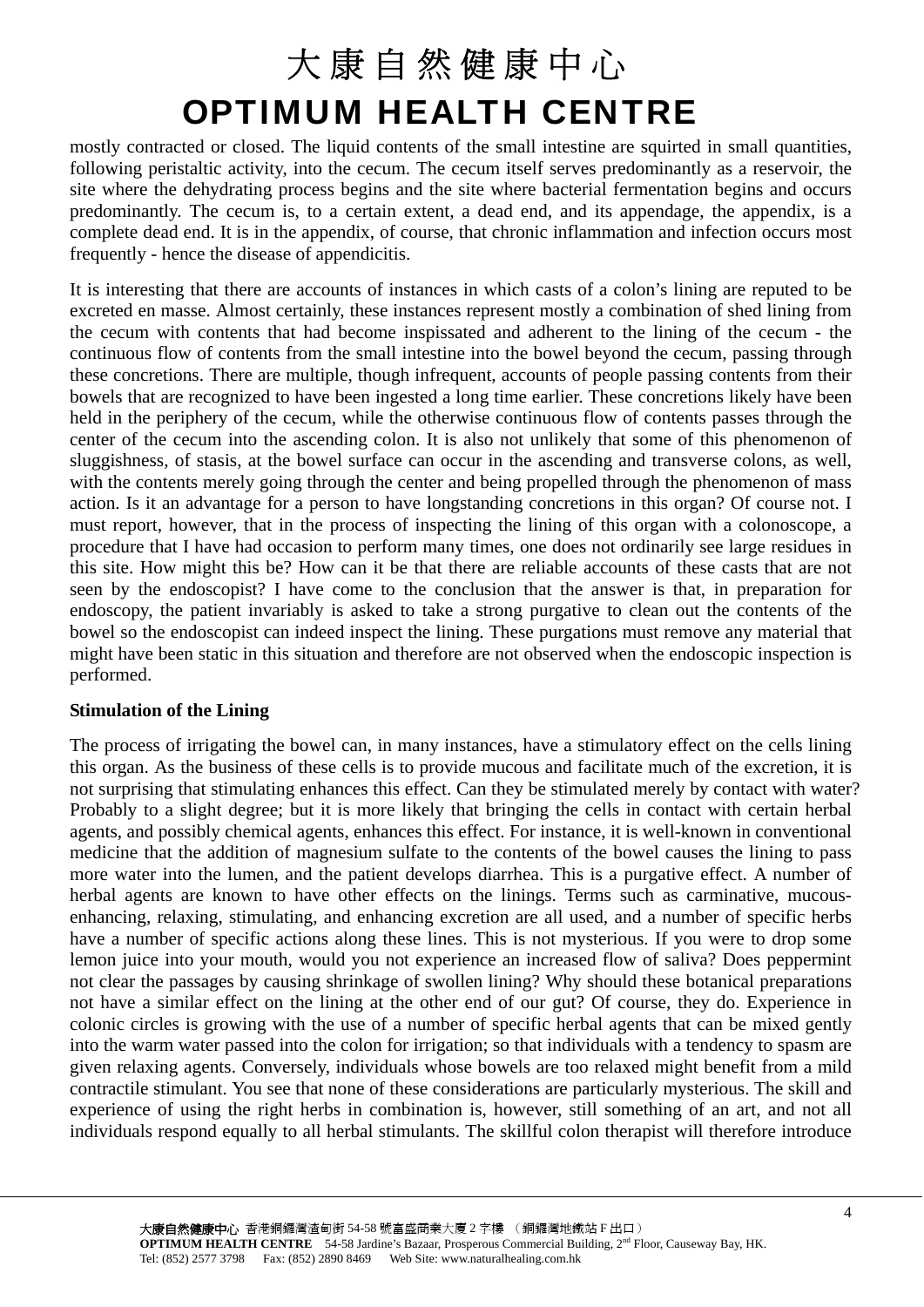small quantities of proposed remedies at a time and evaluate the response before proceeding.

### **The use of Ozone**

Do the cells of our body breathe? Do they use oxygen to enhance their metabolic activity? Clearly the answer is yes. The large bowel is an environment that tends to be somewhat deficient in oxidative power. This lack is associated with the anaerobic contents. An anaerobic environment is where the concentration of oxygen is low, or very low. Enhancing the oxidative power in environment of the colonic cells has an effect that cleanses the cells of anaerobic bacteria, at least temporarily, and gives them a metabolic boost. This phenomenon has an invigorating effect on the cells, just as exercise does on the circulation in the muscles, where there is temporarily an increase in oxygen utilization. One hypothesis about the incidence of certain kinds of bowel disease, such as the appearance of colon cancer, is that the disease is associated with a decreased metabolic rate in an anaerobic environment. Therefore, it is quite possible that periodic enhancement of oxygen utilization, such as occurs with the addition of ozone to the colon enema water, might have a beneficial effect. This seems to work symptomatically but, of course, we do not have enough information to judge whether it has an objective, protective effect against the development of cancer. However, we hope this will be a subject for interesting long-term study. Clearly, the tendency for toxic materials to accumulate in the cells lining the bowel is reversed through enhancing the oxidative process. You will gather, therefore, that the addition of small quantities of ozone-containing oxygen in solution containing the water used for colonics seems to have a beneficial effect.

### **Other Bacteriologic Consideration**

I have alluded to the nature of the bacterial contents of the bowel. Ordinarily we carry an enormous load of bacterial species, both in quantity and variety. The fermentative process that occurs in the bowel bears a relationship to health and disease. The contemporary habit of using large quantities of pharmaceutical agents that alter the nature of the bacterial contents (antibiotics in particular) has a strong effect in changing the composition of these internal residents. It was believed (and in certain circles is still believed) that, with the exception of the bowel, the inside of the body is entirely sterile. From Enderlein's research, and that of others, we have come to recognize that the endobiontic relationship in the cells is more complex and that almost certainly life forms (*microzymas* in Béchamp's terminology) are present in most living cells. These life forms are, however, in a form (or *valency*, to use Enderlein's term) that does not encourage independent proliferation. That is why, when cultures of cells (for instance, of the blood) are taken from healthy people, bacteria do not ordinarily grow out on the culture medium, or the plate. This contrasts with culturing the contents of the bowel. It is, however, believed that in certain circles - those that I might reasonably call the pleomorphic medical subculture - a relationship exists between the bacterial forms overtly present in the intestine and those covertly present in the intracellular milieu. This is one of the reasons that the use of antibiotics, particularly when taken by mouth, is considered to be deleterious. Use of antibiotics changes the composition of the bacteria in the intestine, probably encouraging the development of cell-deficient forms that most likely interact, or penetrate, into the intracellular environment with greater facility and thereby probably accelerate the degenerative process - in Enderlein's terminology, "raising the valency of the endobionts.

There is little conventional hard research on the detailed composition of the bacterial contents of the bowel. The problems relate to the difficulty in culturing the bacteria and separating the species in an artificial environment and quantifying them on culture plates, etc. The anaerobic bacteria (those that thrive without oxygen) are fastidious organisms in the laboratory environment, but the culture of the aerobic bacteria sometimes give us useful clues about unfavorable changes in the composition. This,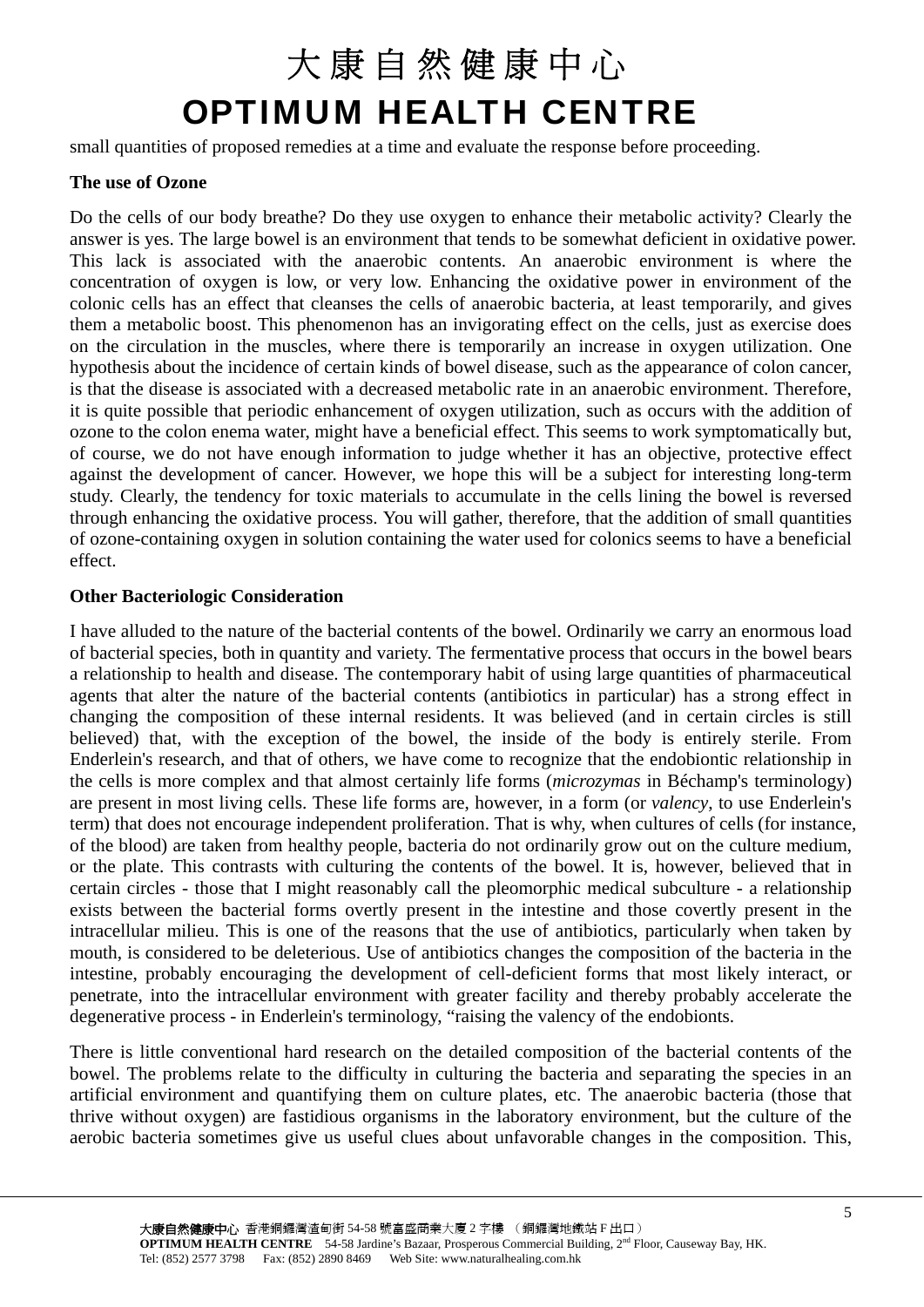incidentally, is one reason why nutritionally oriented physicians often ask for bacterial cultures on specimens of stool.

What effect do you think irrigation might have on this zoo of organisms? Irrigation certainly dilutes the organisms, removes concretions of residual material, and probably facilitates a freshening-up of the fermentative process and participants. The introduction of the bacteria that we ordinarily regard as favorable to the intestine, such as the Lactobacillus, is best done at this time, and some clinics afford the colon therapist an opportunity to introduce appropriate instillation of bacteria, particularly in this category, at the end of treatment.

### **Other Ways of Manipulating the Colonics**

Changes in the volume of fluid, the pH, and salinity can, of course, have an effect on the bowel. The colon therapist can also judge the temperature of the irrigating fluid, to a small extent, further altering the behavior and reaction of the cells of the lining of the bowel.

### **Stretching**

When fluid is passed into the colon - and particularly when it is passed in skillfully, without introducing any gas, such as air - a gradual distention of the organ occurs. It should be remembered that the colon is a flexible, irregular tube contained within the flexible, irregularly structured abdominal cavity. An increase in the pressure of the lumen of the bowel has an instantaneous effect on the pressure of the rest of the abdominal contents. From this point of view, the relationship one to the other is like that of fluid in a hot water bottle.

Is stretching the colon a good idea? My answer is a clear yes. And here, I take the liberty of making a comparison with stretching the fascial layers of the body elsewhere. After all, what is the colon? It is a fascial bag with an outside lining called the *serosa* and an inside lining called the *mucosa*. There are some muscular thickenings within the fascial bag called circular and longitudinal muscles (*tenia*), the action of which we have already discussed when reviewing the weak peristalsis of the colon and the strong mass action (longitudinal bands) earlier. When we stretch the body itself, the fascial layers of the trunk and the limbs and those around the axial skeleton improve the alignment of the contents. The stretching evens out tensions and restores function. We sometimes speak of the *tensegrity model*, when discussing this, because there is a relationship amongst the tension of all the components of the system to all others. Does this consideration apply to the internal organs? Of course, it does. One way to improve the overall function and integrated action of the colon is by stretching the organ, and it is quite plain that the only available way for stretching is through the installation of water gradually under slight-to-moderate pressure through the anal canal. This process is why colon therapists report that after these irrigations they retrain the bowel.

### **Retraining the Bowel**

An important benefit of colon therapy is this business of retraining the bowel. In civilized society there is a tendency to defer the urge to defecate for social reasons. A person might be in a board meeting or any other assortment of social engagements. The mass action that might have been initiated by the mid-morning coffee, loading the rectum, is ignored. The contents might either stay in the rectum or shift back into the descending colon. Further inspissation and toxic absorptions are now likely to take place and, after ignoring the urge to stool repeatedly, the phenomenon of a regular bowel evacuation occurs less frequently. The bowel is trained in bad habits. It is true that the fermentation in the bowel is apt to lead to flatus in the circumstance, but many civilized men ignore that stimulus, as well. The